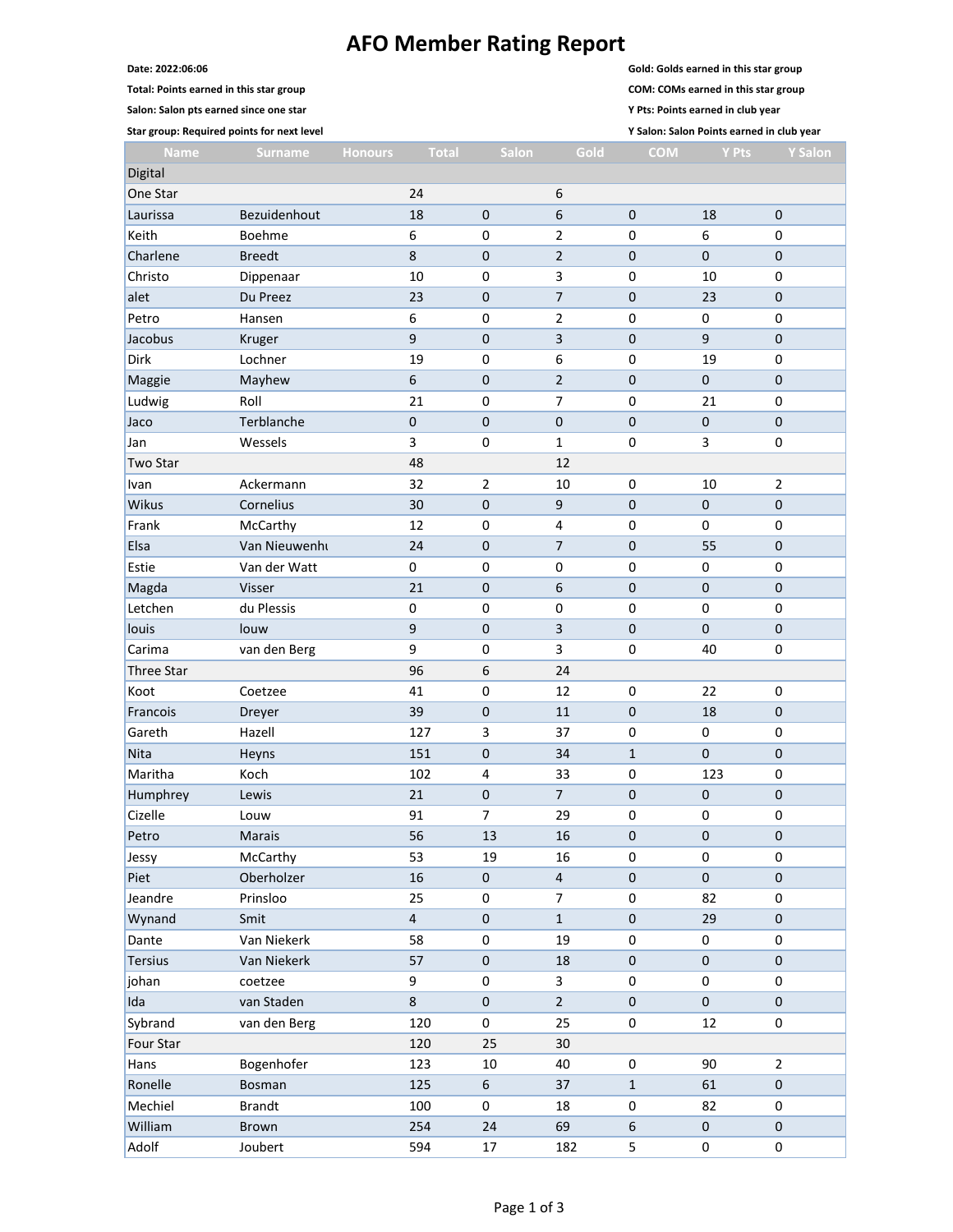| <b>Name</b>          | <b>Surname</b><br><b>Honours</b> | <b>Total</b> | Salon        | Gold           | <b>COM</b>              | <b>Y Pts</b>   | <b>Y Salon</b> |
|----------------------|----------------------------------|--------------|--------------|----------------|-------------------------|----------------|----------------|
| Dewald               | Kleynhans                        | 71           | 15           | 21             | $\mathbf{1}$            | 125            | 12             |
| Sandra               | Van Dyk                          | 143          | $\mathbf{1}$ | 45             | 0                       | 122            | 0              |
| Peru                 | Van Niekerk                      | $\mathsf g$  | 46           | $\overline{3}$ | $\pmb{0}$               | $\pmb{0}$      | $\pmb{0}$      |
| Andre                | Venter                           | $\mathsf 0$  | 34           | 0              | 0                       | 147            | 34             |
| Ludick               | Venter                           | 137          | 5            | 21             | $\mathbf 0$             | $\pmb{0}$      | $\pmb{0}$      |
| <b>Five Star</b>     |                                  | 200          | 85           | 50             |                         |                |                |
| <b>Arthur Edward</b> | Ahrens                           | 37           | 151          | 9              | $\pmb{0}$               | 120            | 88             |
| Hennie               | Du Plessis                       | 161          | 106          | 36             | 1                       | 59             | 9              |
| Johann               | Meintjes                         | 57           | 27           | 15             | $\pmb{0}$               | $\mathsf g$    | $\mathbf 0$    |
| Johan                | Orton                            | 151          | 547          | 42             | 4                       | 115            | 264            |
| Willem               | Semmelink                        | 292          | 55           | 38             | 5                       | 26             | $\pmb{0}$      |
| Japie                | Van Zyl                          | 158          | 83           | 48             | 1                       | 9              | $\pmb{0}$      |
| MasterBronze         |                                  | 200          | 145          | 50             |                         |                |                |
| Ona                  | Ackermann                        | 147          | 317          | 33             | $\mathsf 3$             | 111            | 109            |
| Sonelle              | Basson                           | 81           | 201          | 24             | $\mathsf 3$             | $\mathsf 9$    | $\pmb{0}$      |
| Jean                 | <b>Botha</b>                     | 18           | 85           | 4              | 0                       | 0              | 0              |
| Ryno                 | Eksteen                          | 47           | 131          | 13             | $\pmb{0}$               | 108            | 36             |
| Chris                | Erasmus                          | 127          | 552          | 34             | 0                       | 0              | $\pmb{0}$      |
| Magda                | Farinha                          | 187          | 172          | 50             | 3                       | 10             | $\overline{4}$ |
| Henri                | Loubser                          | 103          | 291          | 18             | 1                       | 0              | 0              |
| Ingrid               | Marais                           | $\mathsf 9$  | 106          | $\overline{3}$ | $\pmb{0}$               | 80             | 34             |
| Koos                 | Marais                           | 195          | 223          | 50             | 3                       | 87             | 85             |
| Antoinette           | Oelofsen                         | 10           | 90           | $\overline{2}$ | $\pmb{0}$               | 114            | 25             |
| Anneke               | Oerlemans                        | 148          | 121          | 26             | $\pmb{0}$               | 0              | $\pmb{0}$      |
| Dolf                 | Steyn                            | 202          | 218          | 44             | $\mathbf{1}$            | 80             | $\overline{4}$ |
| Philip               | Vivier                           | 49           | 89           | 9              | $\pmb{0}$               | 43             | $\pmb{0}$      |
| <b>AJ</b>            | de Klerk                         | 54           | 126          | 12             | $\mathbf{1}$            | $\overline{7}$ | $\pmb{0}$      |
| JanHendrik           | van Rooyen                       | 196          | 453          | 51             | 1                       | 63             | 6              |
| MasterSilver         |                                  | 200          | 205          | 50             |                         |                |                |
| <b>Dries</b>         | Beetge                           | 170          | 154          | 50             | $\overline{2}$          | 101            | 4              |
| Elzabe               | Bogenhofer                       | 91           | 672          | 23             | $\sqrt{2}$              | 103            | 34             |
| Melanie              | Loubser                          | 56           | 342          | 14             | 2                       | 0              | 0              |
| <b>Dirk</b>          | Luus                             | 22           | 154          | 5              | $\mathbf{1}$            | $\pmb{0}$      | $\mathbf 0$    |
| Hannie               | Stephens                         | 143          | 163          | 45             | 0                       | 72             | 4              |
| Riaan                | van den Berg                     | 82           | 782          | 19             | $\overline{2}$          | 129            | $10\,$         |
| MasterGold           |                                  | 200          | 265          | 50             |                         |                |                |
| Chrissie             | De Beer                          | 180          | 257          | 49             | $\mathbf{1}$            | 45             | $\overline{4}$ |
| Anoet                | Du Plessis                       | 31           | 276          | 7              | 1                       | 106            | 46             |
| Carien               | Kruger                           | 110          | 266          | 29             | $\mathbf{1}$            | 110            | 50             |
| Thys                 | Pieterse                         | 37           | 296          | 3              | $\pmb{0}$               | 0              | $\pmb{0}$      |
| Johan                | Stephens                         | 32           | 244          | 10             | $\pmb{0}$               | 32             | 9              |
| Trippie              |                                  | 194          | 391          | 38             | $\mathbf{1}$            | 107            | 13             |
|                      | Visser                           |              |              |                |                         |                |                |
| MasterPlatinum       |                                  | 200<br>73    | 325<br>325   | 50             |                         |                | 30             |
| Louise               | Jackson                          |              |              | 17             | 0                       | 115            |                |
| Christiaan           | Kotze                            | $\pmb{0}$    | 302          | $\pmb{0}$      | $\pmb{0}$               | 128            | 48             |
| Kobie                | Rautenbach                       | 47           | 316          | 12             | 1                       | 0              | 0              |
| Johan                | Steyn                            | 137          | 1268         | 35             | $\overline{\mathbf{4}}$ | 96             | 12             |
| Hannes               | van den Berg                     | 29           | 593          | 9              | 0                       | 108            | 25             |
| MasterDiamond        |                                  | 200          | 385          | 50             |                         |                |                |
| Dirk                 | Heyns                            | 134          | 1714         | 29             | 6                       | 134            | 162            |
| Johan                | Louw                             | 148          | 417          | 34             | $\overline{\mathbf{3}}$ | $\pmb{0}$      | $\pmb{0}$      |
| <b>Naas</b>          | Rautenbach                       | 142          | 511          | 35             | 4                       | 0              | 0              |
| Frits                | Thuynsma                         | 60           | 332          | 16             | $\pmb{0}$               | 84             | 43             |
| Senior MB            |                                  | 200          | 445          | 50             |                         |                |                |